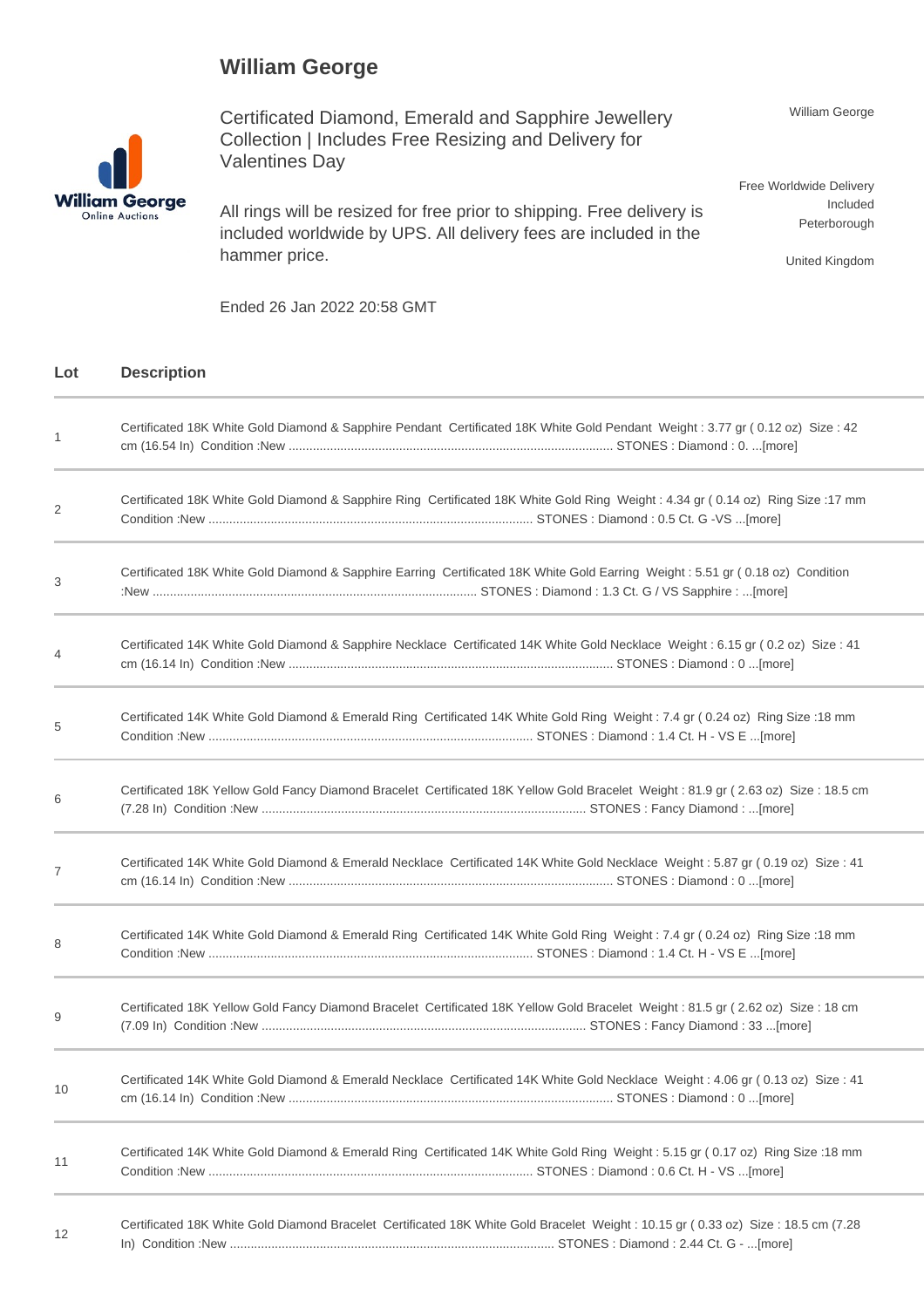| 13 | Certificated 14K White Gold Diamond & Sapphire Necklace Certificated 14K White Gold Necklace Weight: 4.34 gr (0.14 oz) Size: 41 |
|----|---------------------------------------------------------------------------------------------------------------------------------|
| 14 | Certificated 14K White Gold Diamond & Sapphire Ring Certificated 14K White Gold Ring Weight: 5.35 gr (0.17 oz) Ring Size: 18 mm |
| 15 | Certificated 14K White Gold Diamond Necklace Certificated 14K White Gold Necklace Weight: 8.5 gr (0.27 oz) Size: 41 cm (16.14   |
| 16 | Certificated 18K White Gold Diamond & Sapphire Pendant Certificated 18K White Gold Pendant Weight: 3.77 gr (0.12 oz) Size: 42   |
| 17 | Certificated 18K White Gold Diamond & Emerald Ring Certificated 18K White Gold Ring Weight: 4.34 gr (0.14 oz) Ring Size: 17 mm  |
| 18 | Certificated 18K White Gold Diamond & Emerald Pendant Certificated 18K White Gold Pendant Weight: 5.51 gr (0.18 oz) Size: 42    |
| 19 | Certificated 14K White Gold Diamond & Ruby Necklace Certificated 14K White Gold Necklace Weight: 4.14 gr (0.13 oz) Size: 41 cm  |
| 20 | Certificated 14K White Gold Diamond & Ruby Ring Certificated 14K White Gold Ring Weight: 4.31 gr (0.14 oz) Ring Size: 18 mm     |
| 21 | Certificated 14K White Gold Diamond & Ruby Bracelet Certificated 14K White Gold Bracelet Weight: 10.5 gr (0.34 oz) Size: 19 cm  |
| 22 | Certificated 18K White Gold Diamond & Tanzanite Pendant Certificated 18K White Gold Pendant Weight: 3.77 gr (0.12 oz) Size: 42  |
| 23 | Certificated 18K White Gold Diamond & Tanzanite Ring Certificated 18K White Gold Ring Weight: 4.34 gr (0.14 oz) Ring Size:17    |
| 24 | Certificated 18K White Gold Diamond & Tanzanite Earring Certificated 18K White Gold Earring Weight: 5.51 gr (0.18 oz) Condition |
| 25 | Certificated 14K White Gold Diamond & Emerald Necklace Certificated 14K White Gold Necklace Weight: 4.08 gr (0.13 oz) Size: 41  |
| 26 | Certificated 14K White Gold Diamond & Emerald Ring Certificated 14K White Gold Ring Weight: 4.15 gr (0.13 oz) Ring Size: 18 mm  |
| 27 | Certificated 14K White Gold Diamond Bracelet Certificated 14K White Gold Bracelet Weight: 8.35 gr (0.27 oz) Size: 17.5 cm (6.89 |
| 28 | Certificated 18K White Gold Diamond & Ruby Pendant Certificated 18K White Gold Pendant Weight: 3.77 gr (0.12 oz) Size: 42 cm    |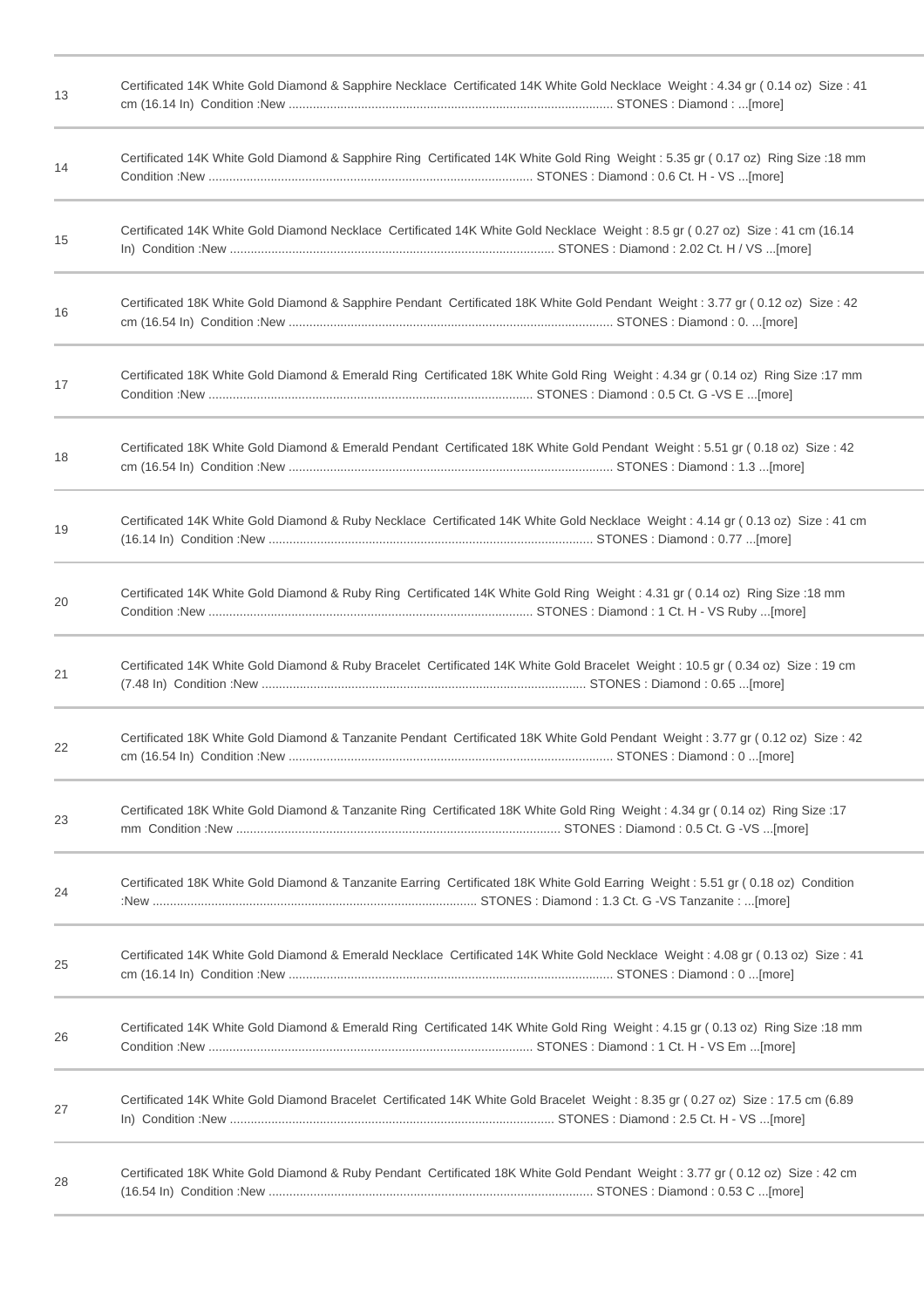| 29 | Certificated 18K White Gold Diamond & Ruby Ring Certificated 18K White Gold Ring Weight: 4.34 gr (0.14 oz) Ring Size: 17 mm      |
|----|----------------------------------------------------------------------------------------------------------------------------------|
| 30 | Certificated 18K White Gold Diamond & Ruby Earring Certificated 18K White Gold Earring Weight: 5.51 gr (0.18 oz) Condition:New   |
| 31 | Certificated 14K White Gold Diamond & Sapphire Necklace Certificated 14K White Gold Necklace Weight: 4.15 gr (0.13 oz) Size: 41  |
| 32 | Certificated 14K White Gold Diamond & Sapphire Ring Certificated 14K White Gold Ring Weight: 4.29 gr (0.14 oz) Ring Size: 18 mm  |
| 33 | Certificated 14K Yellow Gold Diamond Necklace Certificated 14K Yellow Gold Necklace Weight: 8.5 gr (0.27 oz) Size: 41 cm (16.14  |
| 34 | Certificated 14K White Gold Diamond & Citrin Necklace Certificated 14K White Gold Necklace Weight: 4.03 gr (0.13 oz) Size: 42 cm |
| 35 | Certificated 14K White Gold Diamond Necklace Certificated 14K White Gold Necklace Weight: 5.98 gr (0.19 oz) Size: 42 cm (16.54   |
| 36 | Certificated 14K White Gold Diamond & Citrin Necklace Certificated 14K White Gold Necklace Weight: 2.6 gr (0.08 oz) Size: 42 cm  |
| 37 | Certificated 14K White Gold Diamond & Citrin Ring Certificated 14K White Gold Ring Weight: 8.8 gr (0.28 oz) Ring Size: 18 mm     |
| 38 | Certificated 14K White Gold Diamond & Citrin Ring Certificated 14K White Gold Ring Weight: 5.02 gr (0.16 oz) Ring Size: 17 mm    |
| 39 | Certificated 14K Yellow Gold Diamond Bracelet Certificated 14K Yellow Gold Bracelet Weight: 5.7 gr (0.18 oz) Size: 17.5 cm (6.89 |
| 40 | Certificated 14K White Gold Diamond & Tanzanite Necklace Certificated 14K White Gold Necklace Weight: 4.26 gr (0.14 oz) Size:    |
| 41 | Oertificated 14K White Gold Diamond & Tanzanite Ring Certificated 14K White Gold Ring Weight: 4.29 gr (0.14 oz) Ring Size:18     |
| 42 | Certificated 14K Rose/Pink Gold Diamond Bracelet Certificated 14K Rose/Pink Gold Bracelet Weight: 5.7 gr (0.18 oz) Size: 17.5 cm |
| 43 | Certificated 14K White Gold Diamond Bracelet Certificated 14K White Gold Bracelet Weight: 6.66 gr (0.21 oz) Size: 17.5 cm (6.89  |
| 44 | Certificated 14K White Gold Diamond Necklace Certificated 14K White Gold Necklace Weight: 9.5 gr (0.31 oz) Size: 41 cm (16.14    |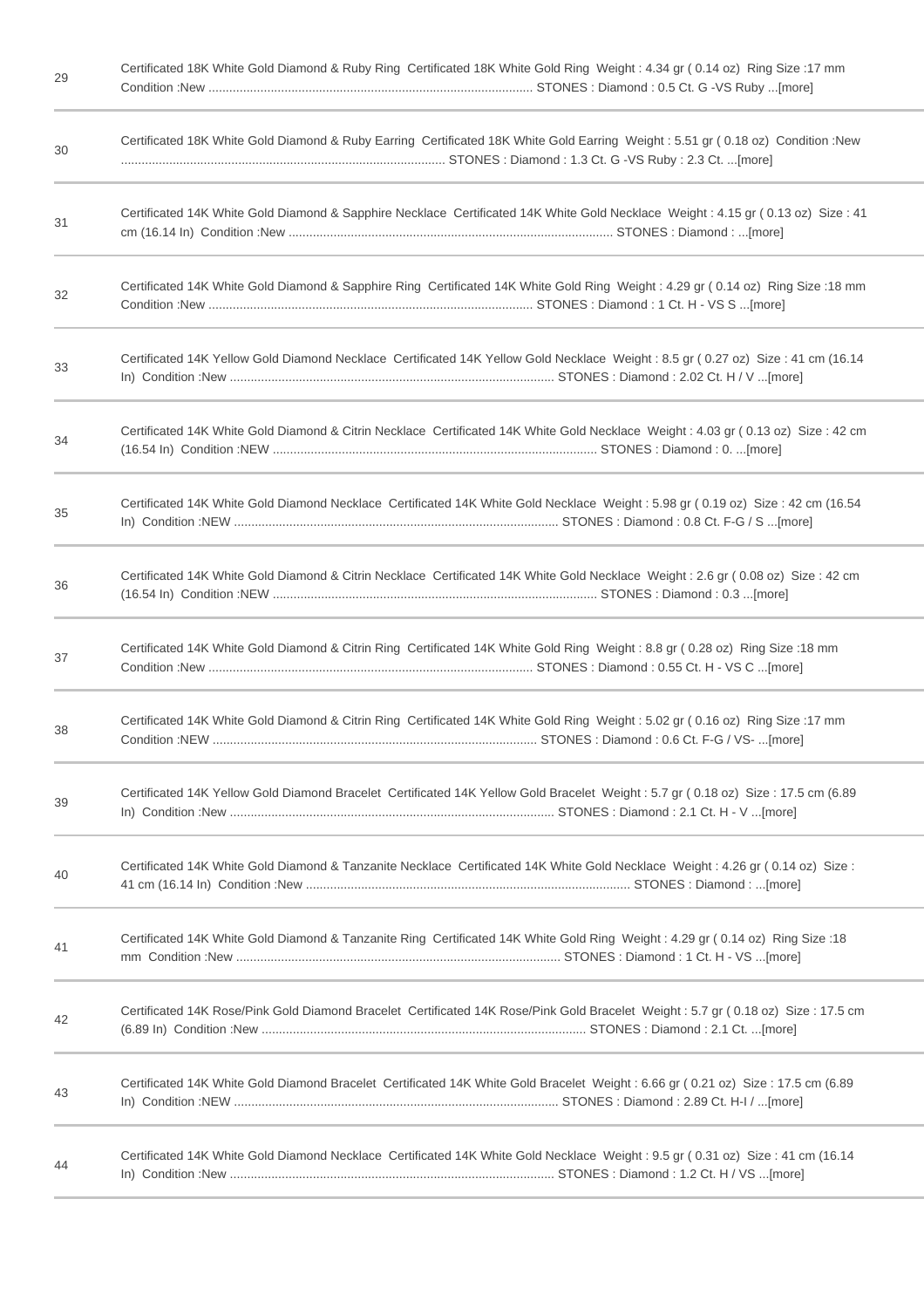| 45 | Certificated 14K Yellow Gold Diamond Necklace Certificated 14K Yellow Gold Necklace Weight: 9.5 gr (0.31 oz) Size: 41 cm (16.14    |
|----|------------------------------------------------------------------------------------------------------------------------------------|
| 46 | Certificated 14K White Gold Diamond Bracelet Certificated 14K White Gold Bracelet Weight: 6.9 gr (0.22 oz) Size: 18 cm (7.09 ln)   |
| 47 | Certificated 14K White Gold Diamond Bracelet Certificated 14K White Gold Bracelet Weight: 8.2 gr (0.26 oz) Size: 18 cm (7.09 ln)   |
| 48 | Certificated 14K Yellow Gold Diamond Bracelet Certificated 14K Yellow Gold Bracelet Weight: 5.5 gr (0.18 oz) Size: 18 cm (7.09 ln) |
| 49 | Certificated 14K White Gold Diamond Necklace Certificated 14K White Gold Necklace Weight: 3.92 gr (0.13 oz) Size: 42 cm (16.54     |
| 50 | Certificated 14K White Gold Diamond Ring Certificated 14K White Gold Ring Weight: 4.2 gr (0.14 oz) Ring Size: 17.25 mm<br>[more]   |
| 51 | Certificated 14K White Gold Diamond Earring Certificated 14K White Gold Earring Weight: 6.24 gr (0.2 oz) Size: 3 cm (1.18 ln)      |
| 52 | Certificated 14K White Gold Diamond Pendant Certificated 14K White Gold Pendant Weight: 2.24 gr (0.07 oz) Size: 41 cm (16.14 ln)   |
| 53 | Certificated 14K White Gold Diamond Ring Certificated 14K White Gold Ring Weight: 2.48 gr (0.08 oz) Ring Size:17.5 mm              |
| 54 | Certificated 14K White Gold Diamond Earring Certificated 14K White Gold Earring Weight: 1.76 gr (0.06 oz) Size: 1.5 cm (0.59 In)   |
| 55 | Certificated 14K White Gold Diamond Pendant Certificated 14K White Gold Pendant Weight: 2.47 gr (0.08 oz) Size: 41 cm (16.14 ln)   |
| 56 | Certificated 14K White Gold Diamond Ring Certificated 14K White Gold Ring Weight: 2.9 gr (0.09 oz) Ring Size:16.75 mm              |
| 57 | Certificated 14K White Gold Diamond Earring Certificated 14K White Gold Earring Weight: 2.5 gr (0.08 oz) Size: 1.6 cm (0.63 ln)    |
| 58 | Certificated 14K White Gold Diamond Necklace Certificated 14K White Gold Necklace Weight: 5.6 gr (0.18 oz) Size: 41 cm (16.14      |
| 59 | Certificated 14K White Gold Diamond Ring Certificated 14K White Gold Ring Weight: 7.23 gr (0.23 oz) Ring Size: 17.25 mm            |
| 60 | Certificated 14K White Gold Diamond Ring Certificated 14K White Gold Ring Weight: 2.42 gr (0.08 oz) Ring Size:17.4 mm              |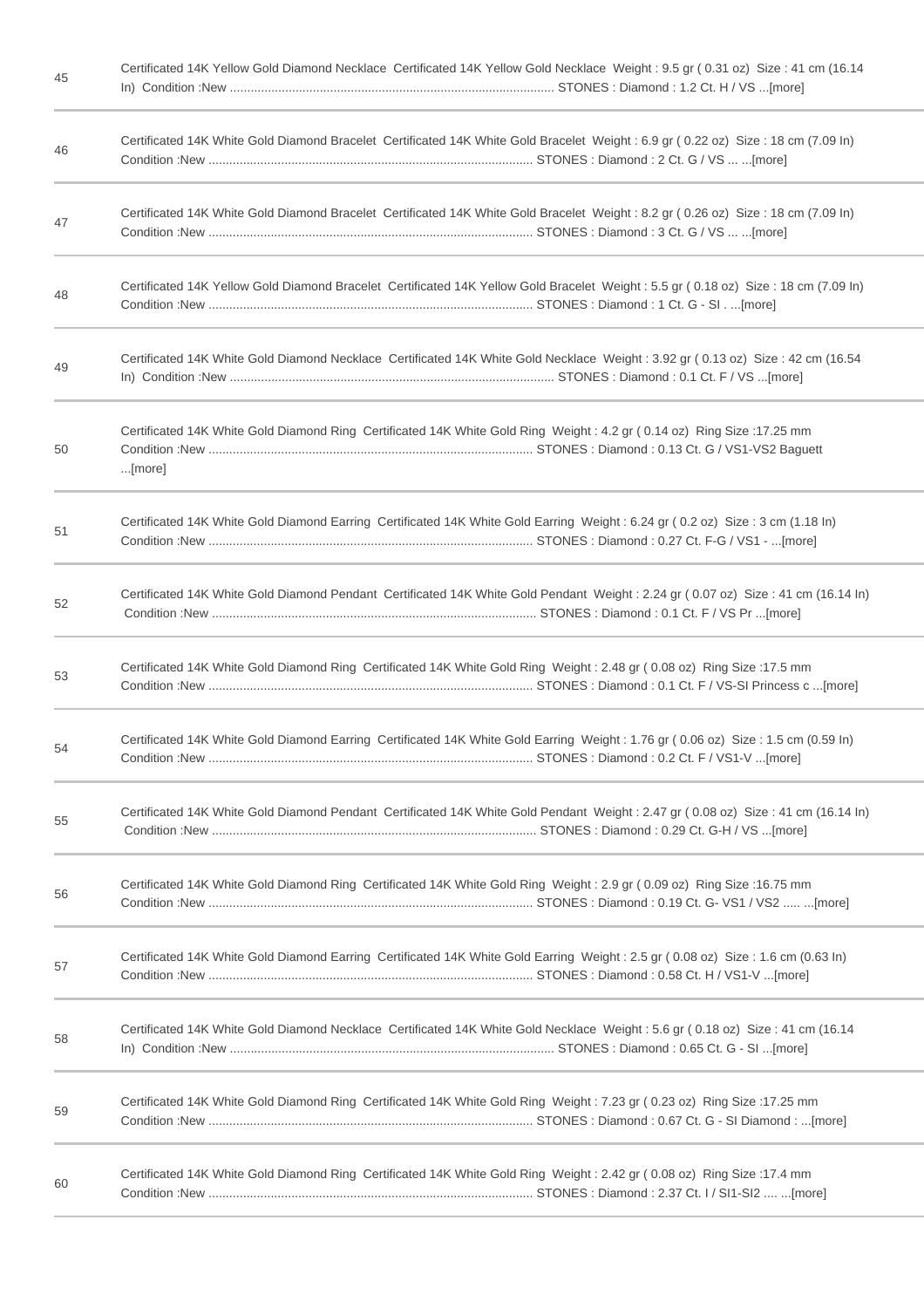| 61 | Certificated 14K White Gold Diamond Necklace Certificated 14K White Gold Necklace Weight: 2 gr (0.06 oz) Size: 41 cm (16.14 ln) |
|----|---------------------------------------------------------------------------------------------------------------------------------|
| 62 | Certificated 14K White Gold Diamond Ring Certificated 14K White Gold Ring Weight: 3.95 gr (0.13 oz) Ring Size:17 mm Condition   |
| 63 | Certificated 14K Yellow Gold Diamond Ring Certificated 14K Yellow Gold Ring Weight: 2.82 gr (0.09 oz) Ring Size: 16.75 mm       |
| 64 | Certificated 14K White Gold Diamond & Sapphire Earring Certificated 14K White Gold Earring Weight: 6.14 gr (0.2 oz) Condition   |
| 65 | Certificated 14K White Gold Diamond Ring Certificated 14K White Gold Ring Weight: 5.55 gr (0.18 oz) Ring Size: 17.25 mm         |
| 66 | Certificated 14K White Gold Diamond Ring Certificated 14K White Gold Ring Weight: 5.91 gr (0.19 oz) Ring Size: 17.25 mm         |
| 67 | Certificated 14K White Gold Diamond & Sapphire Ring Certificated 14K White Gold Ring Weight: 8 gr (0.26 oz) Ring Size: 53 mm    |
| 68 | Certificated 14K White Gold Diamond Ring Certificated 14K White Gold Ring Weight: 3.24 gr (0.1 oz) Ring Size:17 mm Condition    |
| 69 | Certificated 14K White Gold Diamond Earring Certificated 14K White Gold Earring Weight: 2.82 gr (0.09 oz) Condition :New        |
| 70 | Certificated 14k White Gold Diamond Necklace Certificated 14k White Gold Necklace Weight: 2.46 gr (0.08 oz) Size: 42 cm (16.54  |
| 71 | Certificated 14K White Gold Diamond Ring Certificated 14K White Gold Ring Weight: 3.31 gr (0.11 oz) Ring Size: 17.5 mm          |
| 72 | Certificated 14K White Gold Diamond Ring Certificated 14K White Gold Ring Weight: 3.19 gr (0.1 oz) Ring Size: 17.25 mm          |
| 73 | Certificated 14K White Gold Diamond Ring Certificated 14K White Gold Ring Weight: 4.55 gr (0.15 oz) Ring Size:17 mm Condition   |
| 74 | Certificated 14K White Gold Diamond & Sapphire Ring Certificated 14K White Gold Ring Weight: 2.42 gr (0.08 oz) Ring Size: 17 mm |
| 75 | Certificated 14K White Gold Diamond Necklace Certificated 14K White Gold Necklace Weight: 4.35 gr (0.14 oz) Size: 41 cm (16.14  |
| 76 | Certificated 14K White Gold Diamond Ring Certificated 14K White Gold Ring Weight: 2.68 gr (0.09 oz) Ring Size:17 mm Condition   |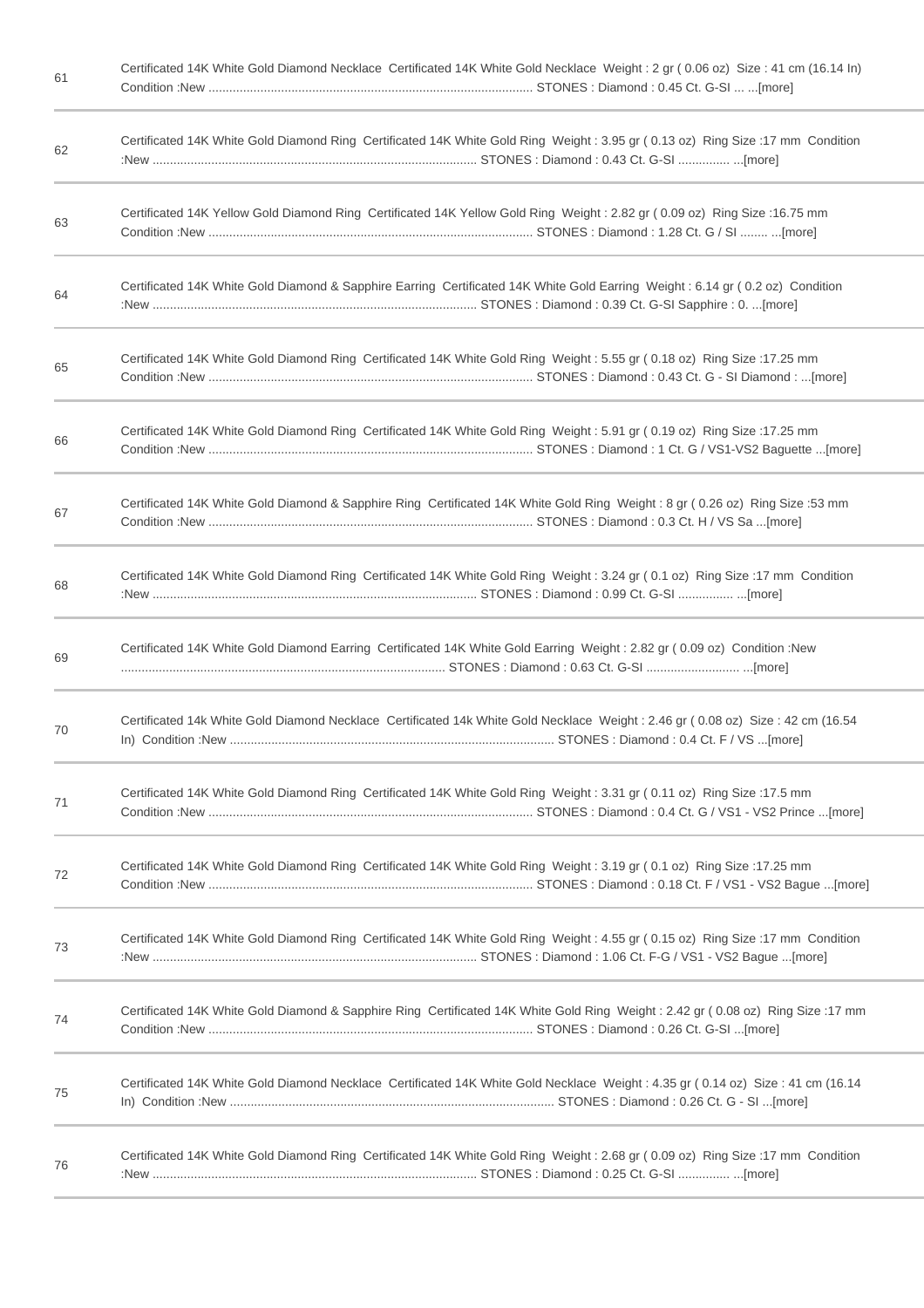| 77 | Certificated 14K White Gold Diamond Ring Certificated 14K White Gold Ring Weight: 3.4 gr (0.11 oz) Ring Size: 17.5 mm Condition |
|----|---------------------------------------------------------------------------------------------------------------------------------|
| 78 | Certificated 14K White Gold Diamond Bracelet Certificated 14K White Gold Bracelet Weight: 4 gr (0.13 oz) Size: 17 cm (6.69 ln)  |
| 79 | Certificated 14K Rose/Pink Gold Diamond Bracelet Certificated 14K Rose/Pink Gold Bracelet Weight: 4 gr (0.13 oz) Size: 17 cm    |
| 80 | Certificated 14K White Gold Diamond & Sapphire Ring Certificated 14K White Gold Ring Weight: 3.64 gr (0.12 oz) Ring Size: 17 mm |
| 81 | Certificated 14K White Gold Diamond & Sapphire Ring Certificated 14K White Gold Ring Weight: 2.72 gr (0.09 oz) Ring Size: 17 mm |
| 82 | Certificated 14K White Gold Diamond Ring Certificated 14K White Gold Ring Weight: 2.43 gr (0.08 oz) Ring Size:17.25 mm          |
| 83 | Certificated 14K White Gold Diamond Ring Certificated 14K White Gold Ring Weight: 3.1 gr (0.1 oz) Ring Size: 17 mm Condition    |
| 84 | Certificated 18K White Gold Diamond & Sapphire Ring Certificated 18K White Gold Ring Weight: 1.98 gr (0.06 oz) Ring Size: 17 mm |
| 85 | Certificated 14K Yellow and Rose Gold Diamond & Rodalite Ring Certificated 14K Yellow and Rose Gold Ring Weight: 2.92 gr (0.09  |
| 86 | Certificated 14K Yellow and Rose Gold Diamond Ring Certificated 14K Yellow and Rose Gold Ring Weight: 2.94 gr (0.09 oz) Ring    |
| 87 | Certificated 14K White Gold Diamond Ring Certificated 14K White Gold Ring Weight: 1.94 gr (0.06 oz) Ring Size:17 mm Condition   |
| 88 | Certificated 14K Yellow Gold Diamond Pendant Certificated 14K Yellow Gold Pendant Weight: 2.2 gr (0.07 oz) Size: 42 cm (16.54   |
| 89 | Certificated 14K Rose/Pink Gold Diamond Pendant Certificated 14K Rose/Pink Gold Pendant Weight: 2.2 gr (0.07 oz) Size: 42 cm    |
| 90 | Certificated 14K White Gold Diamond Pendant Certificated 14K White Gold Pendant Weight: 2.2 gr (0.07 oz) Size: 42 cm (16.54 ln) |
| 91 | Certificated 14K White Gold Diamond & Sapphire Ring Certificated 14K White Gold Ring Weight: 3.26 gr (0.1 oz) Ring Size: 17 mm  |
| 92 | Certificated 14K White Gold Diamond & Sapphire Ring Certificated 14K White Gold Ring Weight: 3.27 gr (0.11 oz) Ring Size: 17 mm |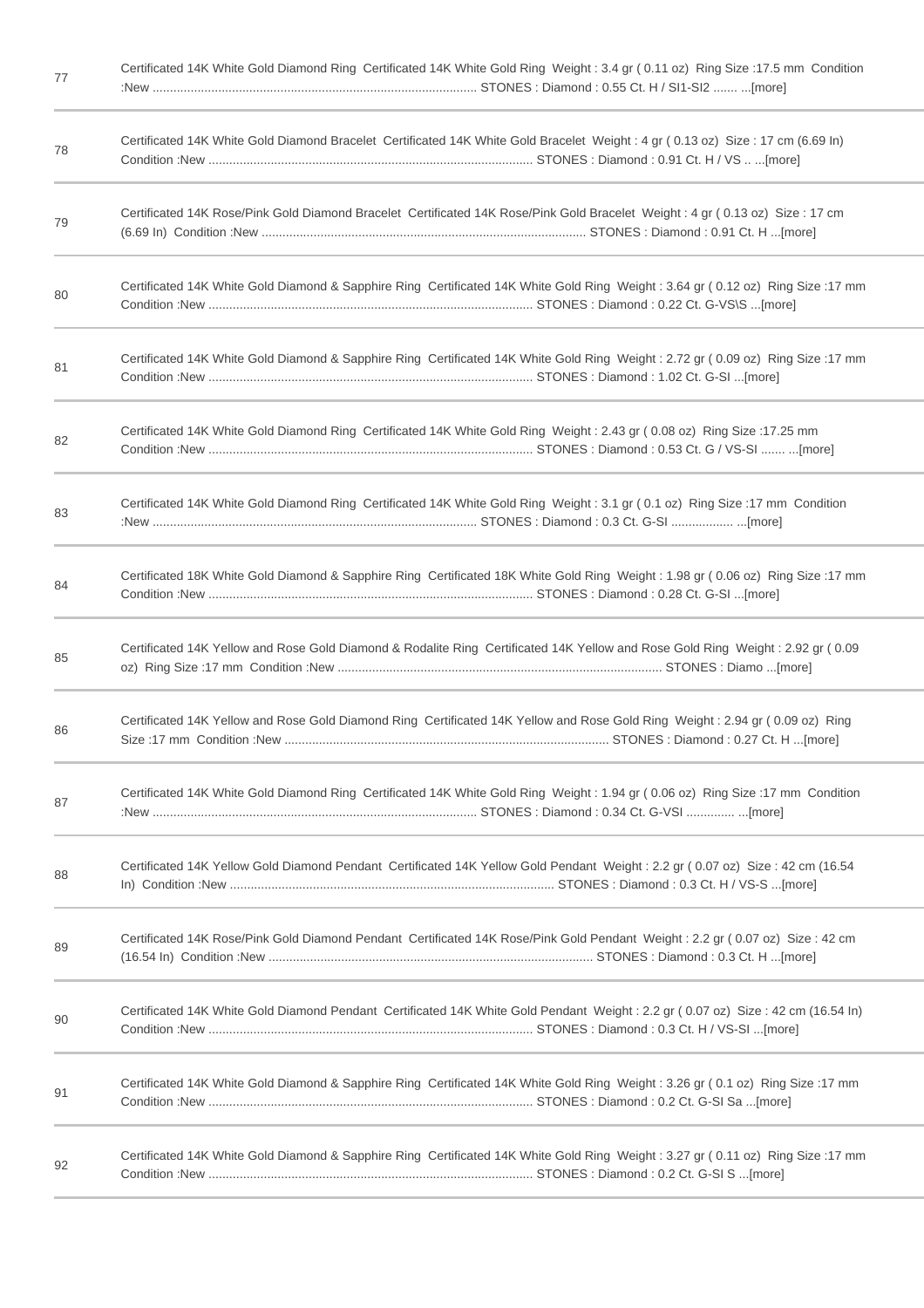| 93  | Certificated 14K Rose/Pink Gold Diamond & Pink Sapphire Ring Certificated 14K Rose/Pink Gold Ring Weight: 2.57 gr (0.08 oz)      |
|-----|----------------------------------------------------------------------------------------------------------------------------------|
| 94  | Certificated 14K White Gold Diamond Earring Certificated 14K White Gold Earring Weight: 3.13 gr (0.1 oz) Condition :New          |
| 95  | Certificated 14K White Gold Diamond Ring Certificated 14K White Gold Ring Weight: 2.68 gr (0.09 oz) Ring Size:17 mm Condition    |
| 96  | Certificated 14K White and Rose Gold Diamond Ring Certificated 14K White and Rose Gold Ring Weight: 2.6 gr (0.08 oz) Ring Size   |
| 97  | Certificated 14K White Gold Diamond & Morganite Ring Certificated 14K White Gold Ring Weight: 2.52 gr (0.08 oz) Ring Size:17     |
| 98  | Certificated 14K Rose/Pink Gold Diamond Bracelet Certificated 14K Rose/Pink Gold Bracelet Weight: 5 gr (0.16 oz) Size: 17 cm     |
| 99  | Certificated 14K Yellow Gold Diamond Bracelet Certificated 14K Yellow Gold Bracelet Weight: 4 gr (0.13 oz) Size: 17 cm (6.69 In) |
| 100 | Certificated 14K White Gold Diamond & Emerald Pendant Certificated 14K White Gold Pendant Weight: 1.5 gr (0.05 oz) Size: 41 cm   |
| 101 | Certificated 14K White Gold Diamond & Emerald Ring Certificated 14K White Gold Ring Weight: 1.55 gr (0.05 oz) Ring Size: 17 mm   |
| 102 | Certificated 14K White Gold Diamond & Emerald Earring Certificated 14K White Gold Earring Weight: 2.3 gr (0.07 oz) Condition     |
| 103 | Certificated 14K Rose/Pink Gold Diamond & Ruby Pendant Certificated 14K Rose/Pink Gold Pendant Weight: 1.55 gr (0.05 oz) Size:   |
| 104 | Certificated 14K Rose/Pink Gold Diamond & Ruby Ring Certificated 14K Rose/Pink Gold Ring Weight: 1.55 gr (0.05 oz) Ring Size     |
| 105 | Certificated 14K Rose/Pink Gold Diamond & Ruby Earring Certificated 14K Rose/Pink Gold Earring Weight: 2.5 gr (0.08 oz)          |
| 106 | Certificated 14K White Gold Diamond & Ruby Pendant Certificated 14K White Gold Pendant Weight: 1.6 gr (0.05 oz) Size: 41 cm      |
| 107 | Certificated 14K White Gold Diamond & Ruby Ring Certificated 14K White Gold Ring Weight: 1.6 gr (0.05 oz) Ring Size: 17 mm       |
| 108 | Certificated 14K White Gold Diamond & Ruby Earring Certificated 14K White Gold Earring Weight: 2.5 gr (0.08 oz) Condition: New   |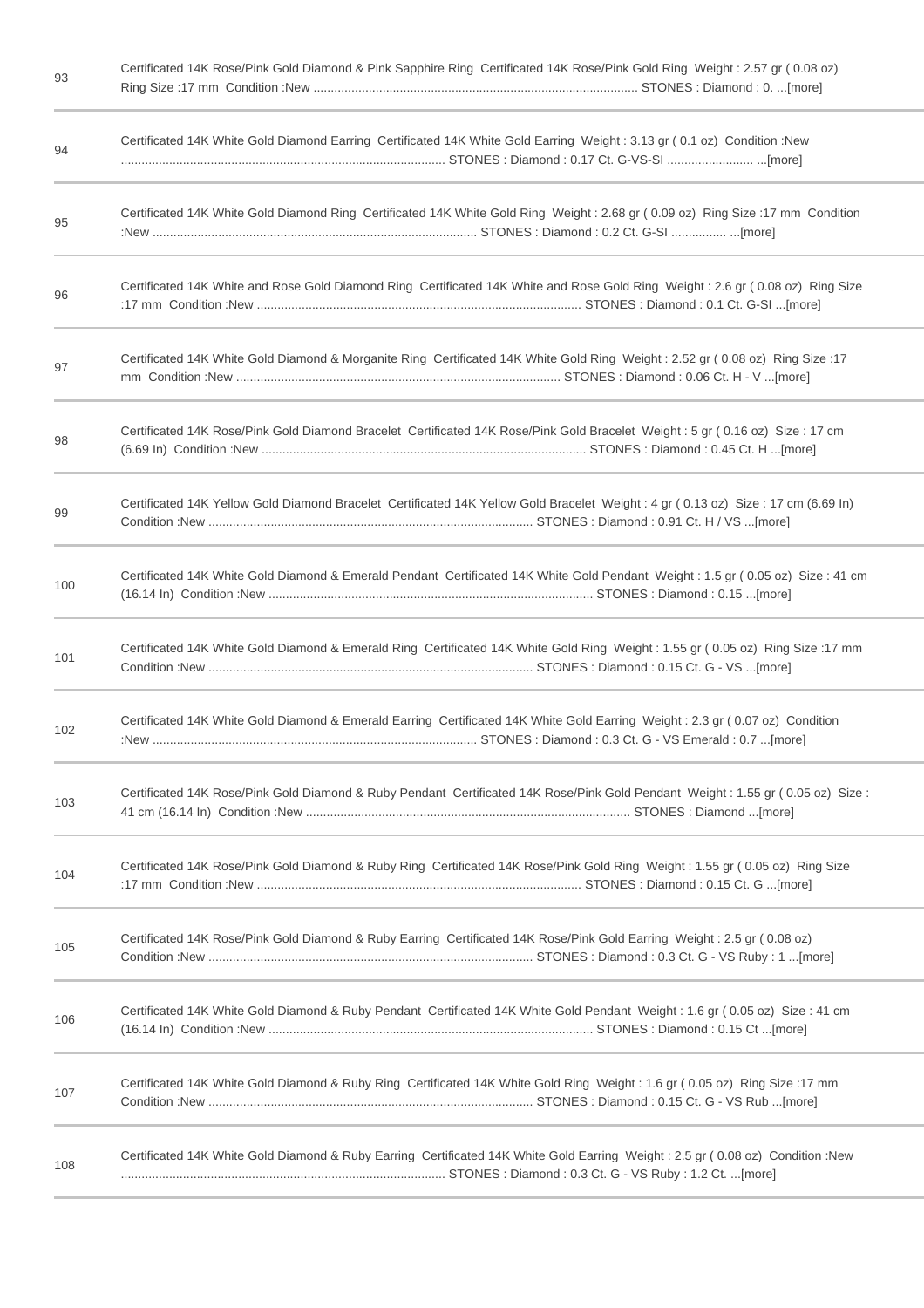| 109 | Certificated 14K White Gold Diamond & Sapphire Ring Certificated 14K White Gold Ring Weight: 2.9 gr (0.09 oz) Ring Size: 17 mm   |
|-----|----------------------------------------------------------------------------------------------------------------------------------|
| 110 | Certificated 14K White Gold Diamond Ring Certificated 14K White Gold Ring Weight: 2.77 gr (0.09 oz) Ring Size:17 mm Condition    |
| 111 | Certificated 18K White Gold Diamond Earring Certificated 18K White Gold Earring Weight: 1.3 gr (0.04 oz) Size: 1.5 cm (0.59 ln)  |
| 112 | Certificated 14K Yellow Gold Diamond Ring Certificated 14K Yellow Gold Ring Weight: 3.46 gr (0.11 oz) Ring Size:17 mm            |
| 113 | Certificated 14K White Gold Diamond & Pink Sapphire Ring Certificated 14K White Gold Ring Weight: 2.43 gr (0.08 oz) Ring Size:17 |
| 114 | Certificated 14K White Gold Diamond Necklace Certificated 14K White Gold Necklace Weight: 1.83 gr (0.06 oz) Size: 41 cm (16.14   |
| 115 | Certificated 14K Yellow Gold Diamond Ring Certificated 14K Yellow Gold Ring Weight: 2.34 gr (0.08 oz) Ring Size:17 mm            |
| 116 | Certificated 14K White Gold Diamond Ring Certificated 14K White Gold Ring Weight: 2.4 gr (0.08 oz) Ring Size:16.75 mm            |
| 117 | Certificated 14K White Gold Diamond Ring Certificated 14K White Gold Ring Weight: 2.83 gr (0.09 oz) Ring Size:17 mm Condition    |
| 118 | Certificated 14K White Gold Diamond & Pink Sapphire Ring Certificated 14K White Gold Ring Weight: 2.4 gr (0.08 oz) Ring Size:17  |
| 119 | Certificated 14K White Gold Diamond & Sapphire Ring Certificated 14K White Gold Ring Weight: 2.72 gr (0.09 oz) Ring Size: 17 mm  |
| 120 | Certificated 14K White Gold Diamond & Sapphire Ring Certificated 14K White Gold Ring Weight: 2.4 gr (0.08 oz) Ring Size: 17 mm   |
| 121 | Certificated 18K White Gold Diamond & Sapphire Necklace Certificated 18K White Gold Necklace Weight: 2.26 gr (0.07 oz) Size: 41  |
| 122 | Certificated 18K White Gold Diamond & Sapphire Ring Certificated 18K White Gold Ring Weight: 1.86 gr (0.06 oz) Ring Size: 17 mm  |
| 123 | Certificated 14K Rose/Pink Gold Diamond Ring Certificated 14K Rose/Pink Gold Ring Weight: 1.28 gr (0.04 oz) Ring Size: 17 mm     |
| 124 | Certificated 14K White Gold Diamond Ring Certificated 14K White Gold Ring Weight: 2.28 gr (0.07 oz) Ring Size:17.25 mm           |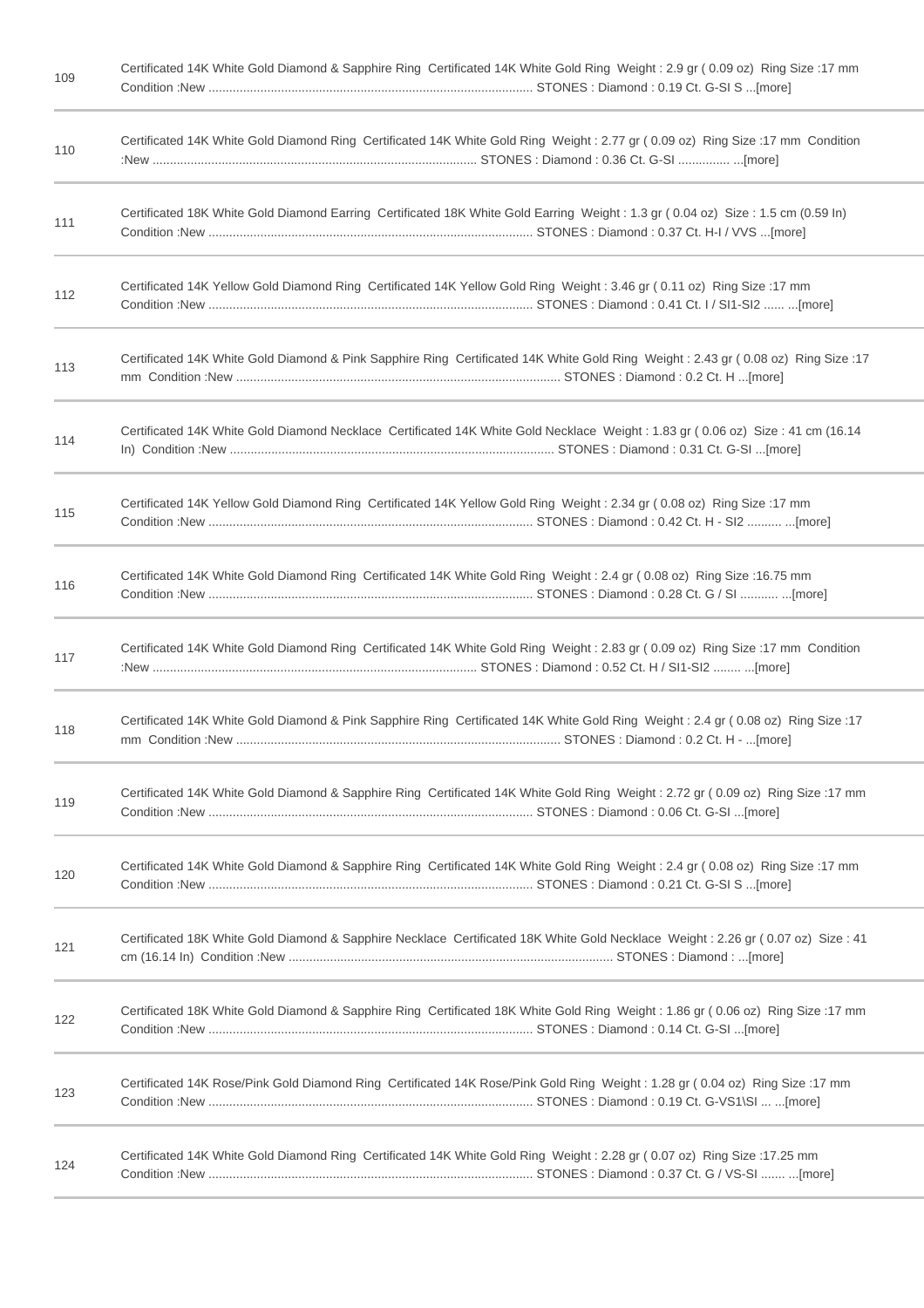| 125 | Certificated 18K White Gold Diamond Necklace Certificated 18K White Gold Necklace Weight: 1.76 gr (0.06 oz) Size: 42 cm (16.54   |
|-----|----------------------------------------------------------------------------------------------------------------------------------|
| 126 | Certificated 14K White Gold Diamond Ring Certificated 14K White Gold Ring Weight: 2.91 gr (0.09 oz) Ring Size:17 mm Condition    |
| 127 | Certificated 14K White Gold Diamond Ring Certificated 14K White Gold Ring Weight: 2.34 gr (0.08 oz) Ring Size:17 mm Condition    |
| 128 | Certificated 14K Yellow Gold Diamond & Orange Sapphire Ring Certificated 14K Yellow Gold Ring Weight: 2.8 gr (0.09 oz) Ring Size |
| 129 | Certificated 14K White and Rose Gold Diamond Ring Certificated 14K White and Rose Gold Ring Weight: 3.02 gr (0.1 oz) Ring Size   |
| 130 | Certificated 14K White and Rose Gold Diamond & Ruby Ring Certificated 14K White and Rose Gold Ring Weight: 2.93 gr (0.09 oz)     |
| 131 | Certificated 14K White Gold Diamond Ring Certificated 14K White Gold Ring Weight: 2.08 gr (0.07 oz) Ring Size:17 mm Condition    |
| 132 | Certificated 18K White Gold Diamond Earring Certificated 18K White Gold Earring Weight: 1.26 gr (0.04 oz) Size: 1.5 cm (0.59 In) |
| 133 | Certificated 14K White Gold Diamond Pendant Certificated 14K White Gold Pendant Weight: 2.12 gr (0.07 oz) Size: 41 cm (16.14 ln) |
| 134 | Certificated 14K Yellow Gold Diamond Pendant Certificated 14K Yellow Gold Pendant Weight: 2.1 gr (0.07 oz) Size: 41 cm (16.14    |
| 135 | Certificated 14K White Gold Diamond Ring Certificated 14K White Gold Ring Weight: 2.05 gr (0.07 oz) Ring Size:17 mm Condition    |
| 136 | Certificated 14K White Gold Diamond Ring Certificated 14K White Gold Ring Weight: 1.93 gr (0.06 oz) Ring Size:17 mm Condition    |
| 137 | Certificated 18K White Gold Diamond Earring Certificated 18K White Gold Earring Weight: 1.22 gr (0.04 oz) Size: 1.5 cm (0.59 ln) |
| 138 | Certificated 14K White and Rose Gold Diamond Ring Certificated 14K White and Rose Gold Ring Weight: 2.5 gr (0.08 oz) Ring Size   |
| 139 | Certificated 14K White and Rose Gold Diamond Ring Certificated 14K White and Rose Gold Ring Weight: 2.52 gr (0.08 oz) Ring Size  |
| 140 | Certificated 14K White Gold Diamond Ring Certificated 14K White Gold Ring Weight: 1.72 gr (0.06 oz) Ring Size: 17 mm Condition   |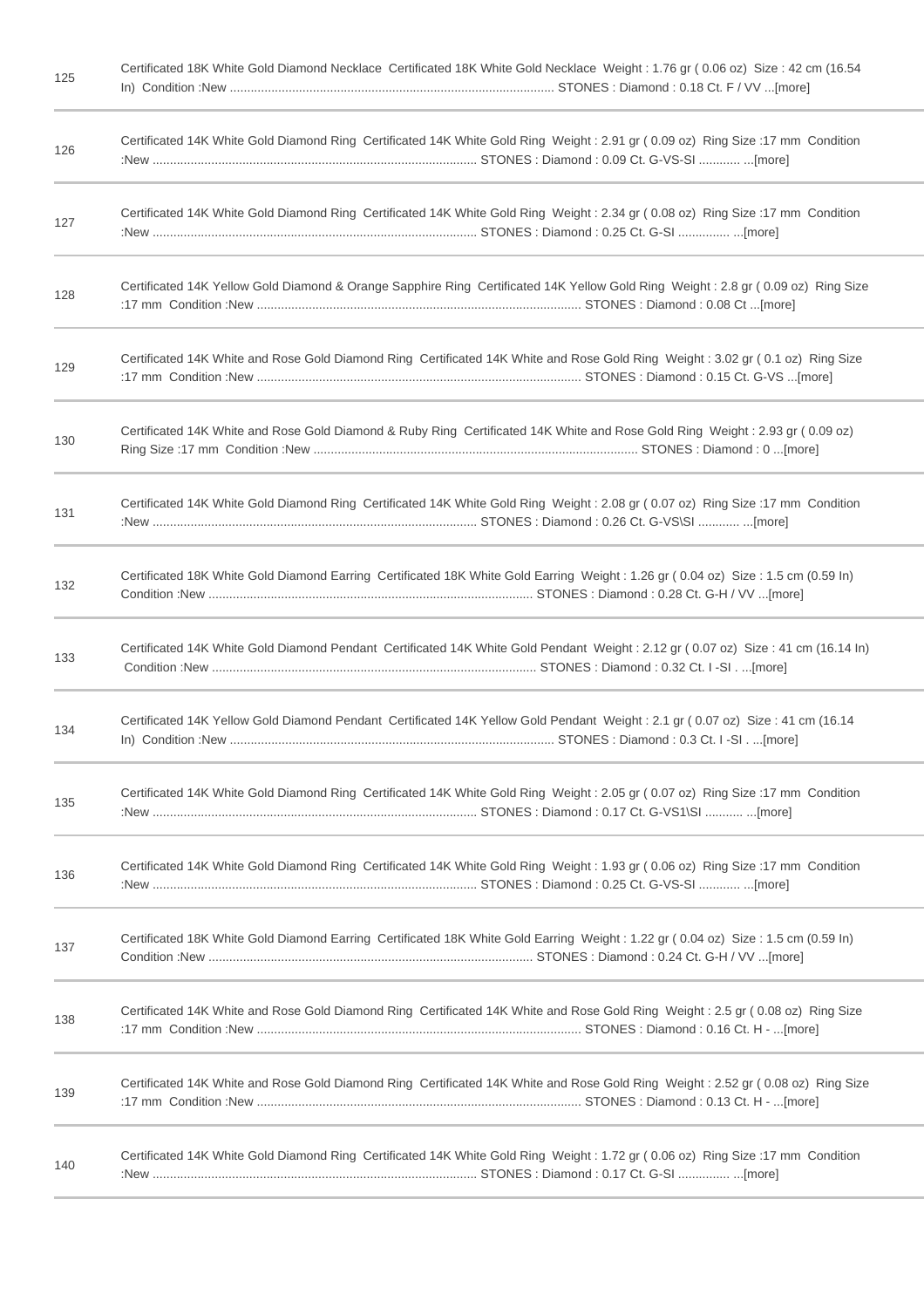| 141 | Certificated 14K White Gold Diamond Necklace Certificated 14K White Gold Necklace Weight: 2.47 gr (0.08 oz) Size: 41 cm (16.14  |
|-----|---------------------------------------------------------------------------------------------------------------------------------|
| 142 | Certificated 14K Rose/Pink Gold Diamond & Orange Sapphire Ring Certificated 14K Rose/Pink Gold Ring Weight: 2.12 gr (0.07 oz)   |
| 143 | Certificated 14K White Gold Diamond Ring Certificated 14K White Gold Ring Weight: 1.38 gr (0.04 oz) Ring Size:16.75 mm          |
| 144 | Certificated 14K White Gold Diamond Ring Certificated 14K White Gold Ring Weight: 1.65 gr (0.05 oz) Ring Size:17 mm Condition   |
| 145 | Certificated 14K White Gold Diamond & London Blue Topaz Ring Certificated 14K White Gold Ring Weight: 2.32 gr (0.07 oz) Ring    |
| 146 | Certificated 14K Rose/Pink Gold Diamond & Aquamarine Ring Certificated 14K Rose/Pink Gold Ring Weight: 1.69 gr (0.05 oz) Ring   |
| 147 | Certificated 14K White Gold Diamond & Sapphire Ring Certificated 14K White Gold Ring Weight: 1.92 gr (0.06 oz) Ring Size: 17 mm |
| 148 | Certificated 14K White Gold Diamond & Tourmaline Ring Certificated 14K White Gold Ring Weight: 2.21 gr (0.07 oz) Ring Size:17   |
| 149 | Certificated 14K Yellow Gold Diamond Pendant Certificated 14K Yellow Gold Pendant Weight: 1.2 gr (0.04 oz) Size: 42 cm (16.54   |
| 150 | Certificated 14K Rose/Pink Gold Diamond Pendant Certificated 14K Rose/Pink Gold Pendant Weight: 1.2 gr (0.04 oz) Size: 42 cm    |
| 151 | Certificated 14K White Gold Diamond Pendant Certificated 14K White Gold Pendant Weight: 1.2 gr (0.04 oz) Size: 42 cm (16.54 ln) |
| 152 | Certificated 14K Yellow Gold Diamond Earring Certificated 14K Yellow Gold Earring Weight: 1 gr (0.03 oz) Condition: New         |
| 153 | Certificated 14K Rose/Pink Gold Diamond Earring Certificated 14K Rose/Pink Gold Earring Weight: 1 gr (0.03 oz) Condition: New   |
| 154 | Certificated 14K White Gold Diamond Earring Certificated 14K White Gold Earring Weight: 1 gr (0.03 oz) Condition: New           |
| 155 | Certificated 14K White Gold Diamond Ring Certificated 14K White Gold Ring Weight: 1.37 gr (0.04 oz) Ring Size:17 mm Condition   |
| 156 | Certificated 14K White Gold Diamond Ring Certificated 14K White Gold Ring Weight: 2.63 gr (0.08 oz) Ring Size:17 mm Condition   |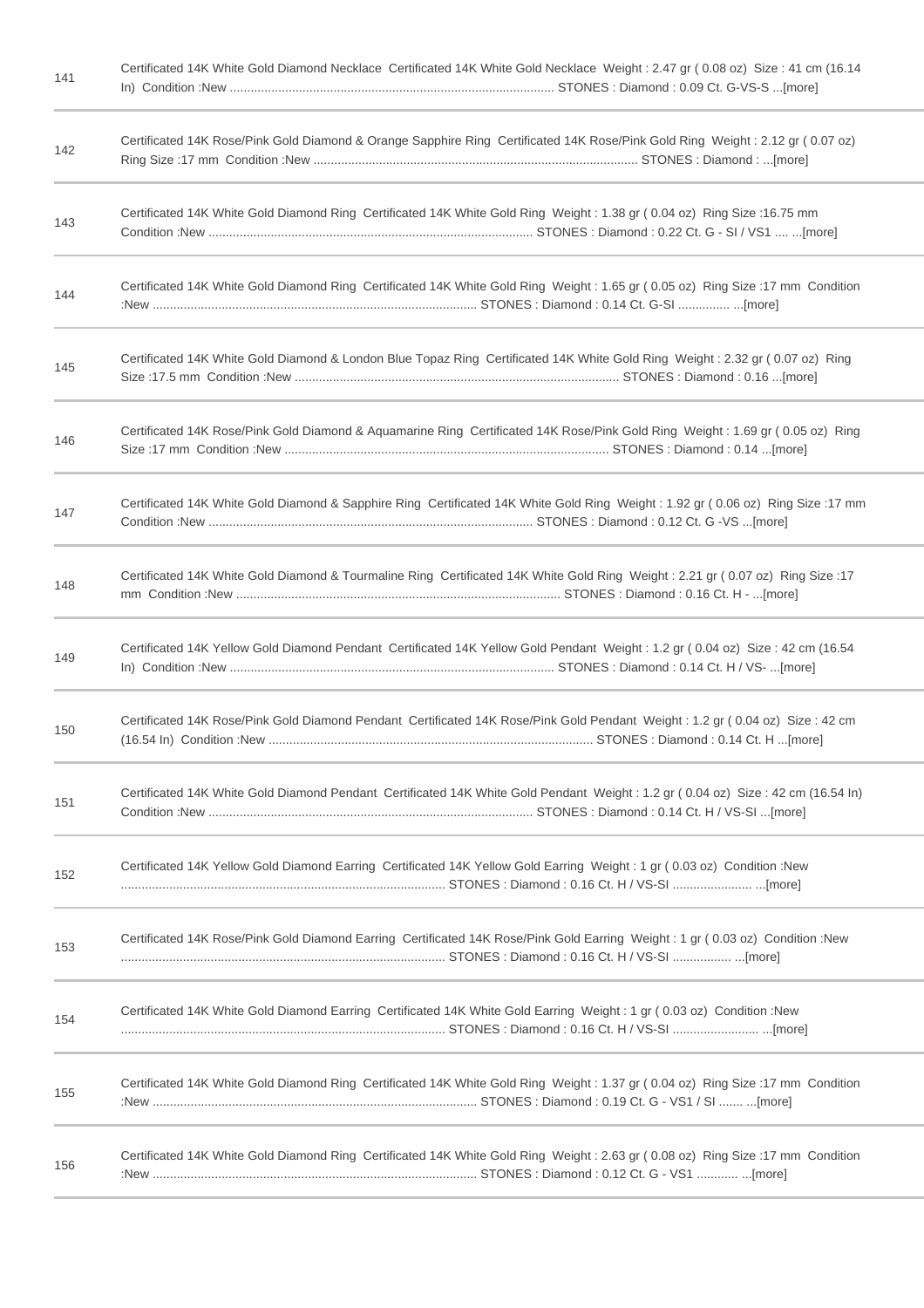| 157 | Certificated 14K White Gold Diamond Ring Certificated 14K White Gold Ring Weight: 2.65 gr (0.09 oz) Ring Size:17 mm Condition     |
|-----|-----------------------------------------------------------------------------------------------------------------------------------|
| 158 | Certificated 14K White Gold Diamond Ring Certificated 14K White Gold Ring Weight: 1.79 gr (0.06 oz) Ring Size: 17 mm Condition    |
| 159 | Certificated 14K White Gold Diamond Ring Certificated 14K White Gold Ring Weight: 1.57 gr (0.05 oz) Ring Size:16.75 mm            |
| 160 | Certificated 14K White Gold Diamond Ring Certificated 14K White Gold Ring Weight: 1.79 gr (0.06 oz) Ring Size: 17 mm Condition    |
| 161 | Certificated 14K White Gold Diamond & Sapphire Ring Certificated 14K White Gold Ring Weight: 1.37 gr (0.04 oz) Ring Size: 17 mm   |
| 162 | Certificated 14K White Gold Diamond & Sapphire Necklace Certificated 14K White Gold Necklace Weight: 1.71 gr (0.05 oz) Size: 41   |
| 163 | Certificated 14K Rose/Pink Gold Diamond & Rodalite Ring Certificated 14K Rose/Pink Gold Ring Weight: 2.1 gr (0.07 oz) Ring Size   |
| 164 | Certificated 14K Rose/Pink Gold Diamond Solitaire Ring Certificated 14K Rose/Pink Gold Solitaire Ring Weight: 2.37 gr (0.08 oz)   |
| 165 | Certificated 14K White Gold Diamond Ring Certificated 14K White Gold Ring Weight: 1.26 gr (0.04 oz) Ring Size:17 mm Condition     |
| 166 | Certificated 14K White Gold Diamond & Swiss Blue Topaz Ring Certificated 14K White Gold Ring Weight: 2.16 gr (0.07 oz) Ring       |
| 167 | Certificated 14K Yellow Gold Diamond Ring Certificated 14K Yellow Gold Ring Weight: 2.62 gr (0.08 oz) Ring Size:17.5 mm           |
| 168 | Certificated 14K White Gold Diamond Ring Certificated 14K White Gold Ring Weight: 1.48 gr (0.05 oz) Ring Size:17 mm Condition     |
| 169 | Certificated 14K White Gold Diamond Solitaire Ring Certificated 14K White Gold Solitaire Ring Weight: 2.09 gr (0.07 oz) Condition |
| 170 | Certificated 14K White Gold Diamond Ring Certificated 14K White Gold Ring Weight: 1.73 gr (0.06 oz) Ring Size: 17 mm Condition    |
| 171 | Certificated 14K Rose/Pink Gold Diamond & Ruby Ring Certificated 14K Rose/Pink Gold Ring Weight: 1.78 gr (0.06 oz) Ring Size      |
| 172 | Certificated 14K Rose/Pink Gold Diamond Ring Certificated 14K Rose/Pink Gold Ring Weight: 1.84 gr (0.06 oz) Ring Size: 17 mm      |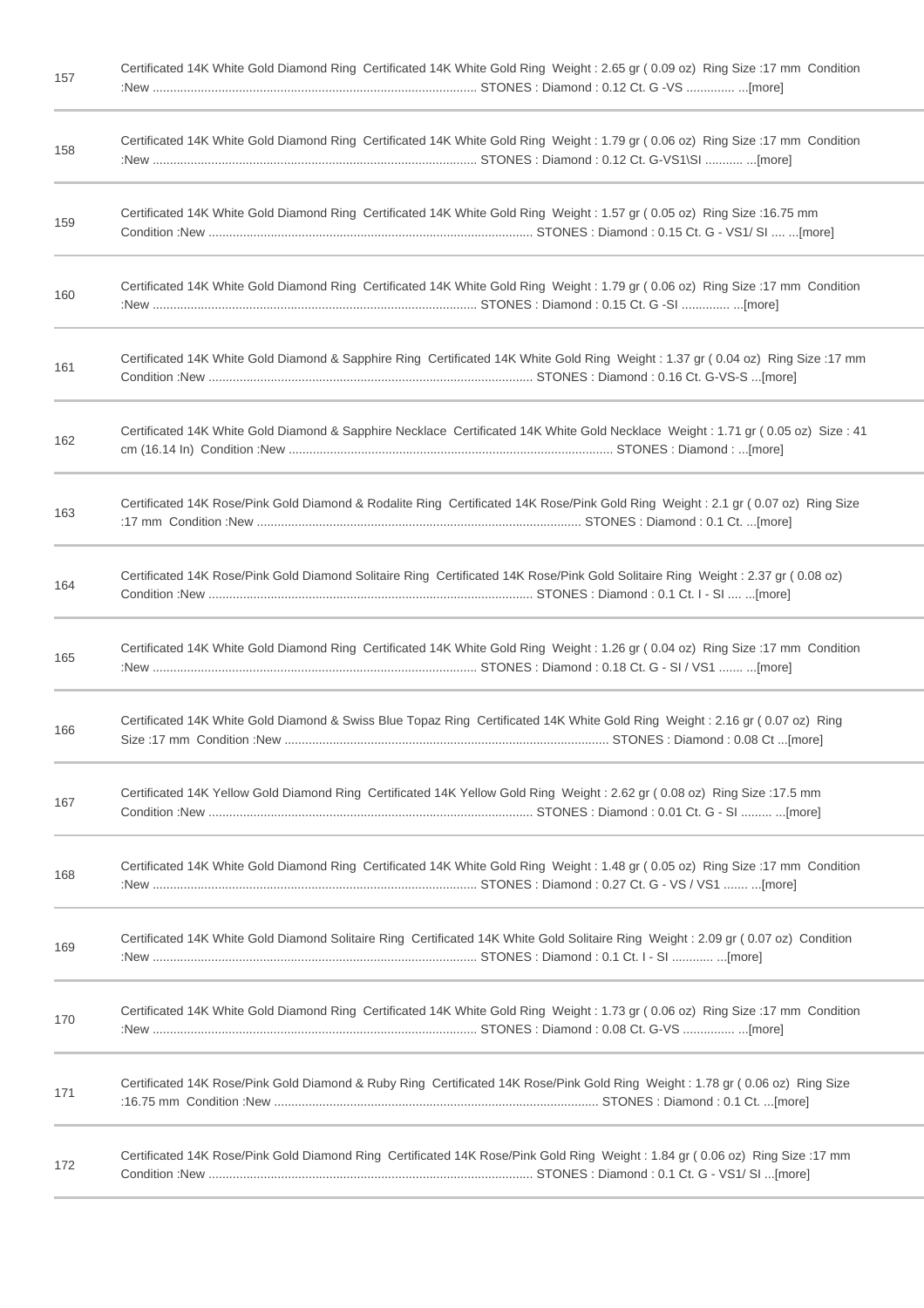| 173 | Certificated 14K Rose/Pink Gold Diamond Ring Certificated 14K Rose/Pink Gold Ring Weight: 1.85 gr (0.06 oz) Ring Size: 17 mm        |
|-----|-------------------------------------------------------------------------------------------------------------------------------------|
| 174 | Certificated 14K Rose/Pink Gold Diamond Ring Certificated 14K Rose/Pink Gold Ring Weight: 2.08 gr (0.07 oz) Ring Size: 17 mm        |
| 175 | Certificated 14K White Gold Diamond Ring Certificated 14K White Gold Ring Weight: 1.4 gr (0.05 oz) Ring Size:16.75 mm               |
| 176 | Certificated 14K Rose/Pink Gold Diamond Ring Certificated 14K Rose/Pink Gold Ring Weight: 1.6 gr (0.05 oz) Ring Size: 17 mm         |
| 177 | Certificated 14K Rose/Pink Gold Diamond Solitaire Ring Certificated 14K Rose/Pink Gold Solitaire Ring Weight: 1.9 gr (0.06 oz)      |
| 178 | Certificated 14K Rose/Pink Gold Diamond Ring Certificated 14K Rose/Pink Gold Ring Weight: 1.41 gr (0.05 oz) Ring Size: 17 mm        |
| 179 | Certificated 14K White Gold Diamond Ring Certificated 14K White Gold Ring Weight: 1.09 gr (0.04 oz) Ring Size: 17 mm Condition      |
| 180 | Certificated 14K White Gold Diamond Ring Certificated 14K White Gold Ring Weight: 1.17 gr (0.04 oz) Ring Size:17 mm Condition       |
| 181 | Certificated 14K White Gold Diamond Ring Certificated 14K White Gold Ring Weight: 1.3 gr (0.04 oz) Ring Size:17 mm Condition        |
| 182 | Certificated 14K Rose/Pink Gold Diamond Ring Certificated 14K Rose/Pink Gold Ring Weight: 1.85 gr (0.06 oz) Ring Size: 17 mm        |
| 183 | Certificated 14K Rose/Pink Gold Diamond Ring Certificated 14K Rose/Pink Gold Ring Weight: 1.84 gr (0.06 oz) Ring Size: 16.75 mm     |
| 184 | Certificated 14K Yellow Gold Diamond Solitaire Ring Certificated 14K Yellow Gold Solitaire Ring Weight: 1.72 gr (0.06 oz) Condition |
| 185 | Certificated 14K Rose/Pink Gold Diamond Solitaire Ring Certificated 14K Rose/Pink Gold Solitaire Ring Weight: 1.84 gr (0.06 oz)     |
| 186 | Certificated 14K White Gold Diamond Ring Certificated 14K White Gold Ring Weight: 1.27 gr (0.04 oz) Ring Size:17 mm Condition       |
| 187 | 17: Certificated 14K White Gold Diamond & Tourmaline Ring Certificated 14K White Gold Ring Weight: 1.67 gr (0.05 oz) Ring Size      |
| 188 | Certificated 14K Yellow Gold Diamond Ring Certificated 14K Yellow Gold Ring Weight: 1.38 gr (0.04 oz) Ring Size: 17 mm<br>[more]    |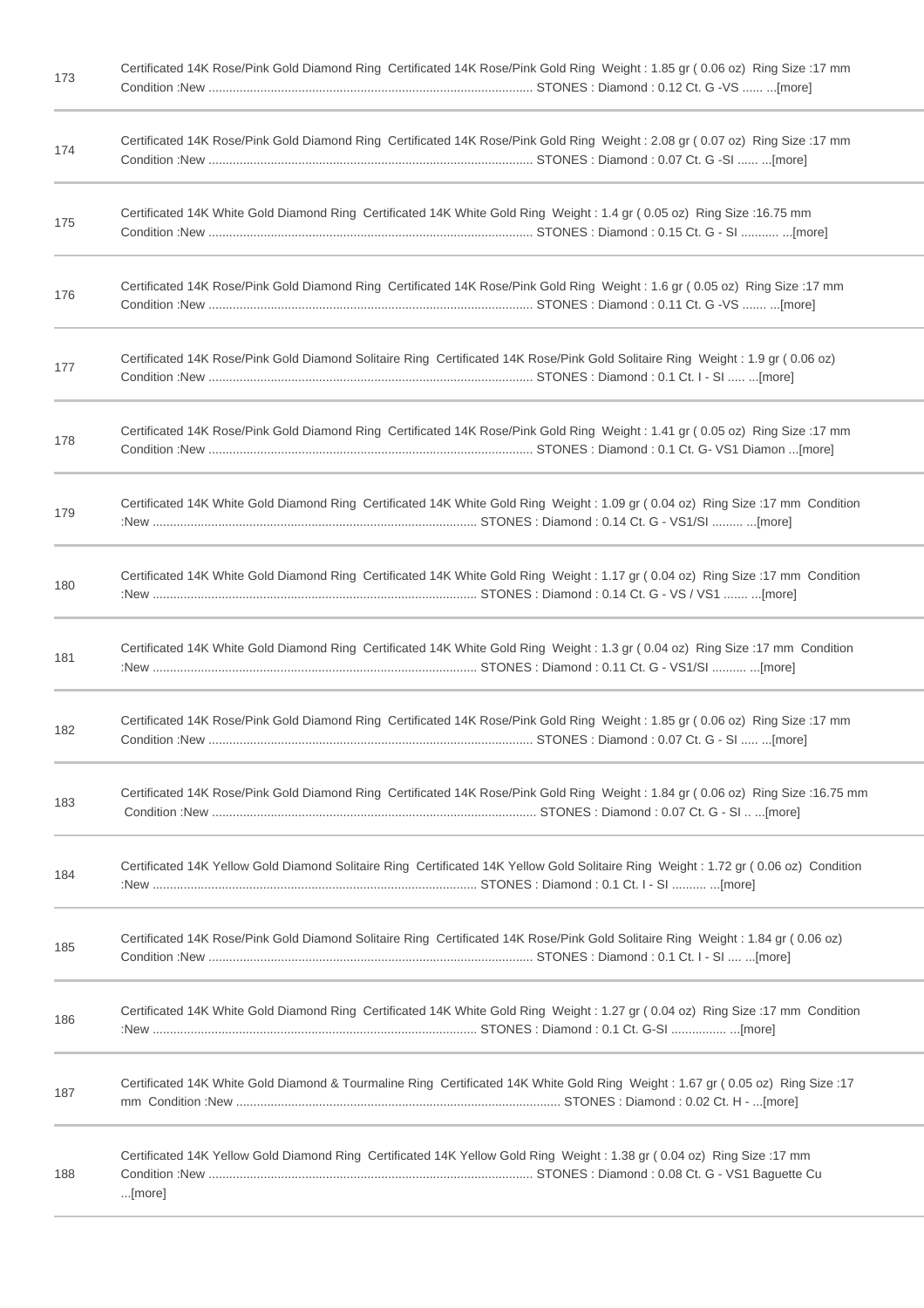| 189 | Certificated 14K Yellow Gold Diamond & Ruby Necklace Certificated 14K Yellow Gold Necklace Weight: 1.38 gr (0.04 oz) Condition   |
|-----|----------------------------------------------------------------------------------------------------------------------------------|
| 190 | Certificated 14K White and Rose Gold Diamond & Ruby Ring Certificated 14K White and Rose Gold Ring Weight: 1.36 gr (0.04 oz)     |
| 191 | Certificated 14K Rose/Pink Gold Diamond & Pink Sapphire Ring Certificated 14K Rose/Pink Gold Ring Weight: 1.37 gr (0.04 oz)      |
| 192 | Certificated 14K Rose/Pink Gold Diamond & Orange Sapphire Ring Certificated 14K Rose/Pink Gold Ring Weight: 1.1 gr (0.04 oz)     |
| 193 | Certificated 14K Rose/Pink Gold Diamond & Sapphire Ring Certificated 14K Rose/Pink Gold Ring Weight: 1.39 gr (0.04 oz) Ring      |
| 194 | Certificated 14K White Gold Diamond Earring Certificated 14K White Gold Earring Weight: 0.8 gr (0.03 oz) Condition: New          |
| 195 | Certificated 14K White Gold Diamond Ring Certificated 14K White Gold Ring Weight: 1.49 gr (0.05 oz) Ring Size:17 mm Condition    |
| 196 | Certificated 14K White Gold Diamond Ring Certificated 14K White Gold Ring Weight: 1.21 gr (0.04 oz) Ring Size:17 mm Condition    |
| 197 | Certificated 14K Rose/Pink Gold Diamond Ring Certificated 14K Rose/Pink Gold Ring Weight: 1.63 gr (0.05 oz) Ring Size: 17 mm     |
| 198 | Certificated 14K White Gold Diamond Ring Certificated 14K White Gold Ring Weight: 1.16 gr (0.04 oz) Ring Size:17 mm Condition    |
| 199 | Certificated 14K Rose/Pink Gold Diamond Ring Certificated 14K Rose/Pink Gold Ring Weight: gr (0 oz) Ring Size:17 mm Condition    |
| 200 | Certificated 14K Yellow Gold Diamond & Sapphire Ring Certificated 14K Yellow Gold Ring Weight: 1.15 gr (0.04 oz) Ring Size:17    |
| 201 | Certificated 14K White Gold Diamond Ring Certificated 14K White Gold Ring Weight: 1.55 gr (0.05 oz) Ring Size:17 mm Condition    |
| 202 | Certificated 14K White Gold Diamond Necklace Certificated 14K White Gold Necklace Weight: 1.3 gr (0.04 oz) Size: 41 cm (16.14    |
| 203 | Certificated 14K White Gold Diamond Earring Certificated 14K White Gold Earring Weight: 1.01 gr (0.03 oz) Condition: New         |
| 204 | Certificated 14K White Gold Diamond Pendant Certificated 14K White Gold Pendant Weight: 1.51 gr (0.05 oz) Size: 41 cm (16.14 ln) |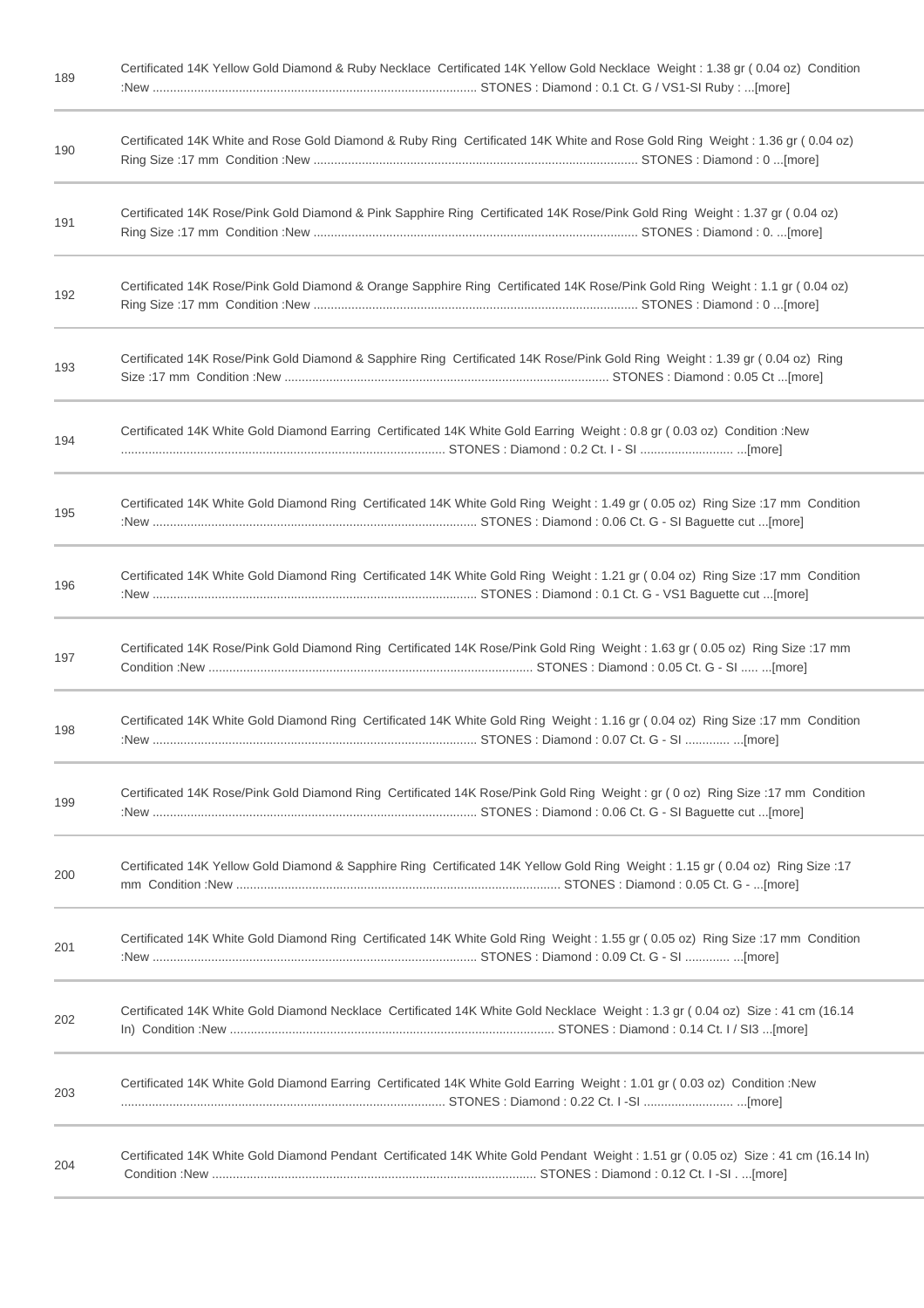| 206 | Certificated 14K White Gold Diamond Pendant Certificated 14K White Gold Pendant Weight: 1.5 gr (0.05 oz) Size: 41 cm (16.14 ln)      |
|-----|--------------------------------------------------------------------------------------------------------------------------------------|
| 207 | Certificated 14K Rose/Pink Gold Diamond Ring Certificated 14K Rose/Pink Gold Ring Weight: 1.52 gr (0.05 oz) Ring Size: 17 mm         |
| 208 | Certificated 14K Rose/Pink Gold Diamond Solitaire Earring Certificated 14K Rose/Pink Gold Solitaire Earring Weight: 0.95 gr (0.03    |
| 209 | Certificated 14K Rose/Pink Gold Diamond Solitaire Necklace Certificated 14K Rose/Pink Gold Solitaire Necklace Weight: 1.5 gr (0.05)  |
| 210 | Certificated 14K Yellow Gold Diamond Solitaire Earring Certificated 14K Yellow Gold Solitaire Earring Weight: 0.9 gr (0.03 oz) Size: |
| 211 | Certificated 14K Yellow Gold Diamond Solitaire Necklace Certificated 14K Yellow Gold Solitaire Necklace Weight: 1.5 gr (0.05 oz)     |
| 212 | Certificated 14K Rose/Pink Gold Diamond Solitaire Earring Certificated 14K Rose/Pink Gold Solitaire Earring Weight: 0.9 gr (0.03 oz) |
| 213 | Certificated 14K Rose/Pink Gold Diamond Solitaire Necklace Certificated 14K Rose/Pink Gold Solitaire Necklace Weight: 1.5 gr (0.05   |
| 214 | Certificated 14K Yellow Gold Diamond Solitaire Necklace Certificated 14K Yellow Gold Solitaire Necklace Weight: 1.5 gr (0.05 oz)     |
| 215 | Certificated 14K Rose/Pink Gold Diamond Solitaire Necklace Certificated 14K Rose/Pink Gold Solitaire Necklace Weight: 1.5 gr (0.05)  |
| 216 | Certificated 14K Yellow Gold Diamond Solitaire Necklace Certificated 14K Yellow Gold Solitaire Necklace Weight: 1.5 gr (0.05 oz)     |
| 217 | Certificated 14K White Gold Diamond & Sapphire Ring Certificated 14K White Gold Ring Weight: 1.05 gr (0.03 oz) Ring Size:16.75       |
| 218 | Certificated 14K White Gold Diamond Ring Certificated 14K White Gold Ring Weight: 1.16 gr (0.04 oz) Ring Size:17 mm Condition        |
| 219 | Certificated 14K White Gold Diamond & Sapphire Ring Certificated 14K White Gold Ring Weight: 1.2 gr (0.04 oz) Ring Size: 17 mm       |
| 220 | Certificated 14K Rose/Pink Gold Ruby Ring Certificated 14K Rose/Pink Gold Ring Weight: 1.8 gr (0.06 oz) Ring Size: 17 mm             |